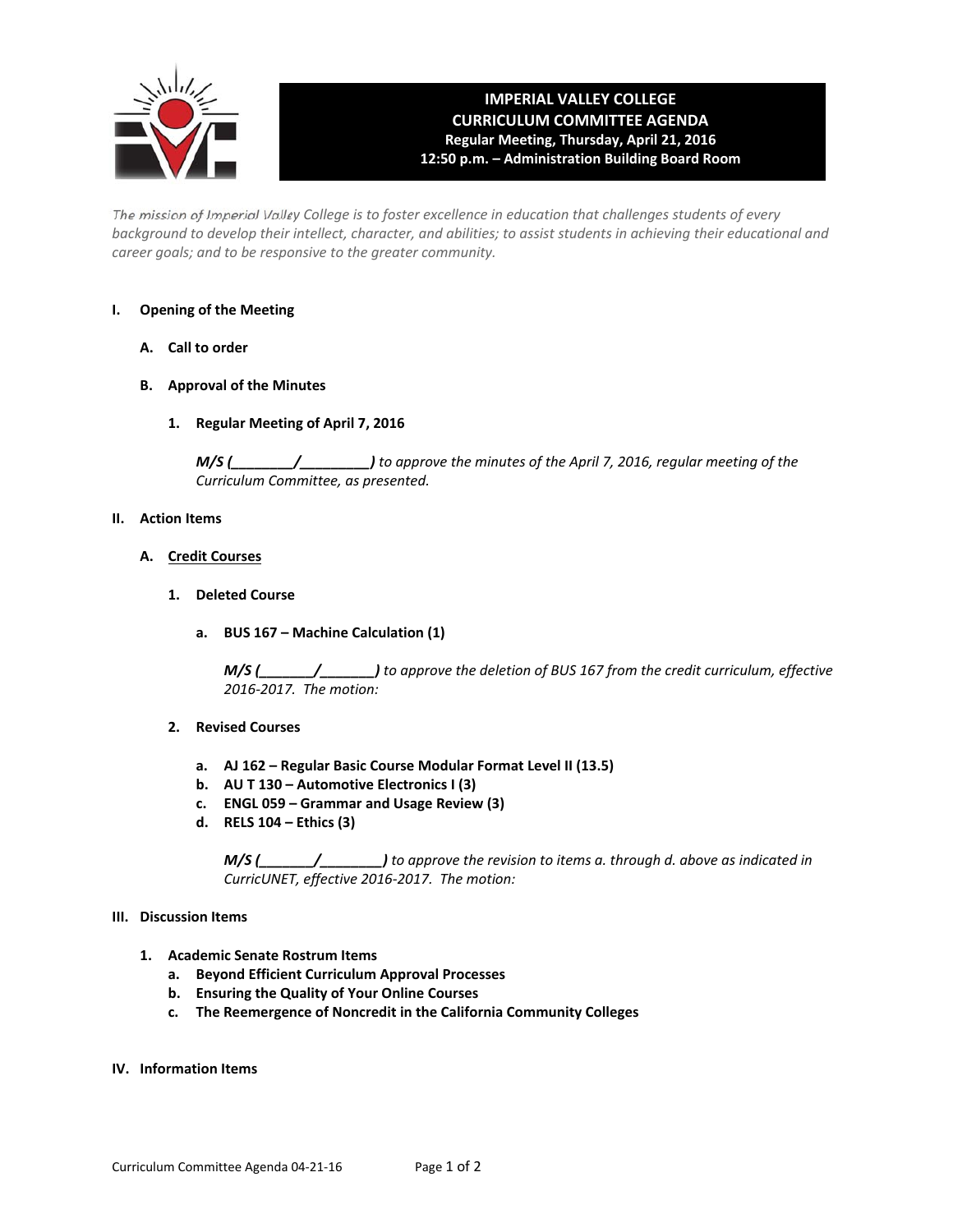- **V. Other Items**
- **VI. Next Regular Meeting: May 5, 2016, 12:50pm in the Board Room**

**VII. Adjournment**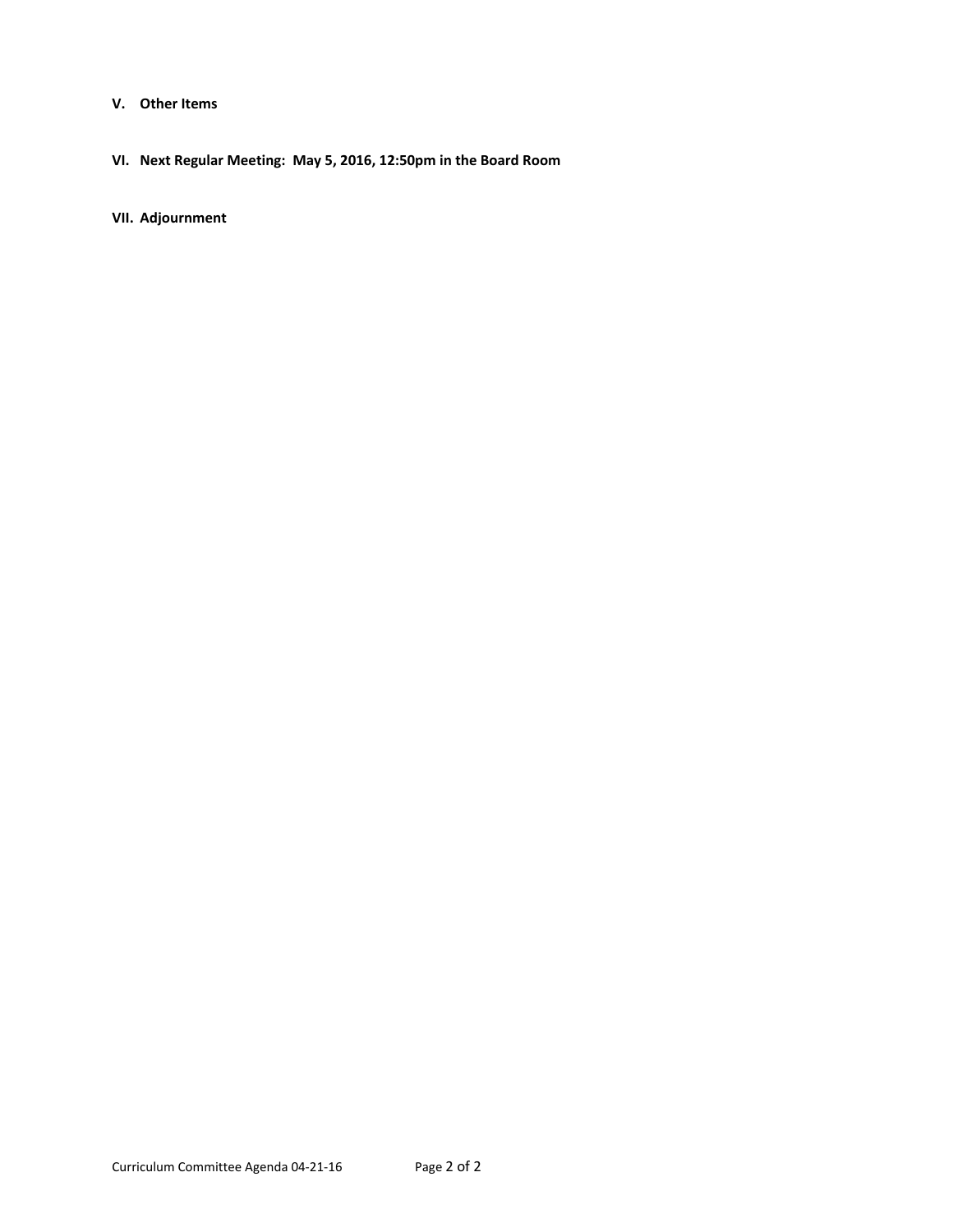| <b>CC Meeting 04-21-16</b><br><b>Banner</b> |                                     |  |                                                                                  |  |  |  |
|---------------------------------------------|-------------------------------------|--|----------------------------------------------------------------------------------|--|--|--|
| AJ 162                                      | Regular Basic Course Modular Format |  |                                                                                  |  |  |  |
|                                             | Level II                            |  | 13.5 Update to grading criteria to Letter Grade Only                             |  |  |  |
| <b>AU T 130</b>                             | <b>Automotive Electronics I</b>     |  | 3 Description update                                                             |  |  |  |
| <b>BUS 167</b>                              | <b>Machine Calculation</b>          |  | 1 COURSE DELETION                                                                |  |  |  |
| <b>ENGL 059</b>                             | <b>Grammar and Usage Review</b>     |  | Updated description, content, texts, and removal of<br>3 recommended preparation |  |  |  |
| <b>RELS 104</b>                             | <b>Ethics</b>                       |  | 3 Textbook Update                                                                |  |  |  |
|                                             |                                     |  |                                                                                  |  |  |  |
|                                             |                                     |  |                                                                                  |  |  |  |
|                                             |                                     |  |                                                                                  |  |  |  |
|                                             |                                     |  |                                                                                  |  |  |  |
|                                             |                                     |  |                                                                                  |  |  |  |
|                                             |                                     |  |                                                                                  |  |  |  |
|                                             |                                     |  |                                                                                  |  |  |  |
|                                             |                                     |  |                                                                                  |  |  |  |
|                                             |                                     |  |                                                                                  |  |  |  |
|                                             |                                     |  |                                                                                  |  |  |  |
|                                             |                                     |  |                                                                                  |  |  |  |
|                                             |                                     |  |                                                                                  |  |  |  |
|                                             |                                     |  |                                                                                  |  |  |  |
|                                             |                                     |  |                                                                                  |  |  |  |
|                                             |                                     |  |                                                                                  |  |  |  |
|                                             |                                     |  |                                                                                  |  |  |  |

| <b>PROGRAMS</b> |  |  |  |  |  |  |  |  |  |  |
|-----------------|--|--|--|--|--|--|--|--|--|--|
|                 |  |  |  |  |  |  |  |  |  |  |
|                 |  |  |  |  |  |  |  |  |  |  |
|                 |  |  |  |  |  |  |  |  |  |  |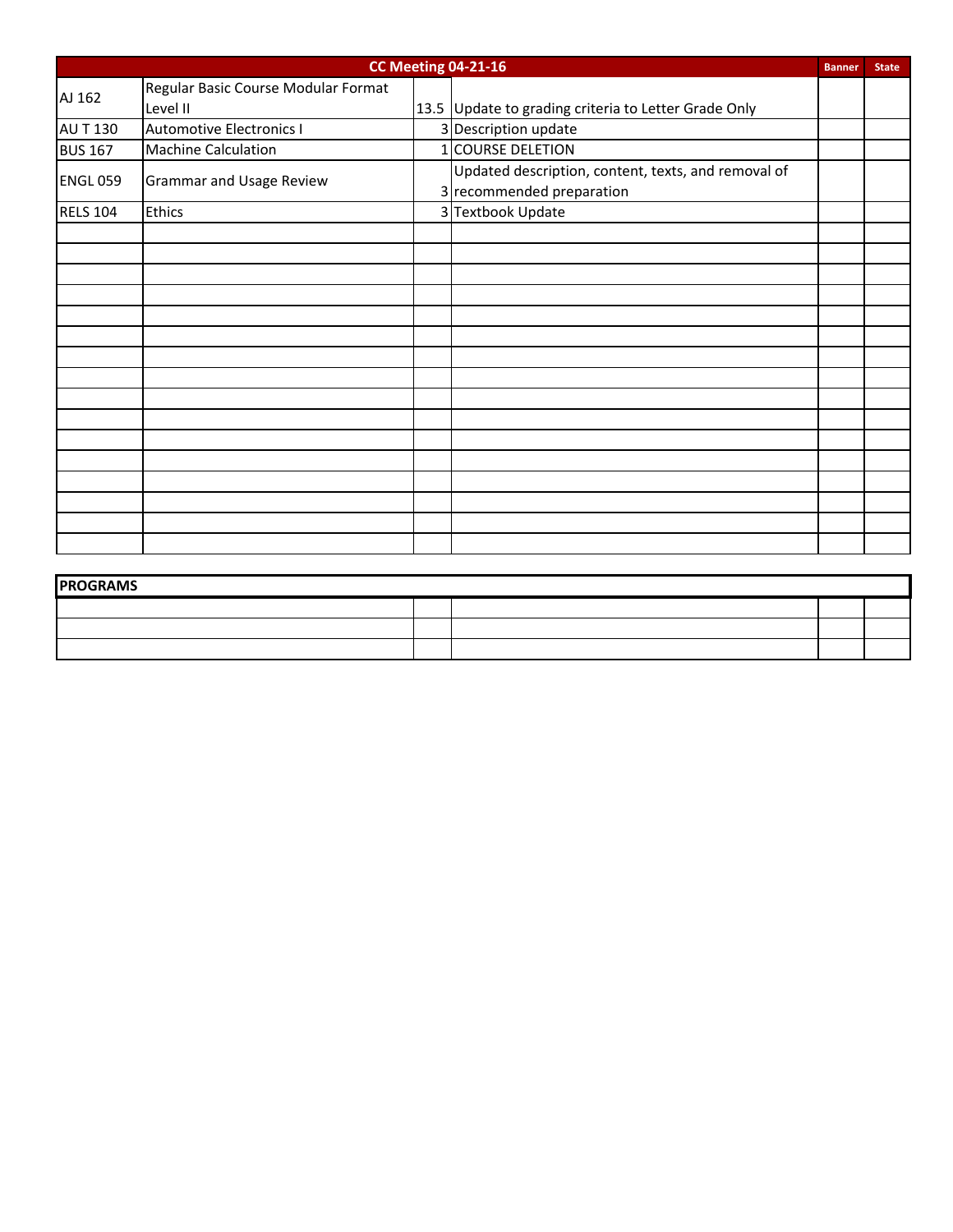

### **IMPERIAL VALLEY COLLEGE CURRICU LUM COMMITTEE MINUTES (Unadopted)**

**Regular Meeting, Thursday, April 7, 2016 12:50 p.m. –Board Room**

| Present:            | ⊠Nicholas Akinkuoye | ⊠Craig Blek            | ⊠Tina Aguirre                                 | <b>ØDavid Drury</b>   |
|---------------------|---------------------|------------------------|-----------------------------------------------|-----------------------|
|                     | ⊠Kathleen Dorantes  | $\Box$ Gaylla Finnell  | <b>ØDaniel Gilison</b>                        | <b>⊠Carol Hegarty</b> |
|                     | ⊠Allyn Leon         | $\Box$ Jose Lopez      | $\Box$ Norma Nava                             | □Trinidad Argüelles   |
|                     | $\Box$ Frank Rapp   | ⊠Jose Ruiz             | $\Box$ Sydney Rice                            | ⊠Veronica Soto        |
|                     | ⊠Kevin White        | $\Box$ Cathy Zazueta   | ⊠ASG Representative<br><b>Victor Alcantar</b> |                       |
| <b>Consultants:</b> | ⊠Ted Cesar          | $\Box$ Becky Green     | $\Box$ Gloria Hoisington                      | ⊠Ashok Naimpally      |
|                     | ⊠David Zielinski    | $\Box$ Jill Nelipovich | $\Box$ Norma Nunez                            | <b>⊠Efrain Silva</b>  |
| Ex-officio          | ⊠Michael Heumann    |                        |                                               |                       |
| <b>Visitors:</b>    | Lorrainne Mazeroll  |                        |                                               |                       |
| <b>Recorder:</b>    | Dixie Krimm         |                        |                                               |                       |

#### **I. Opening of the Meeting**

#### **A. Call to order**

Frank Rapp called the regular meeting of the Imperial Valley College Curriculum Committee to order at 12:56 pm on Thursday, April 7, 2016.

#### **B. Approval of the Minutes**

#### **1. Regular Meeting of March 17, 2016**

*M/S/C (Drury/Leon) to approve the minutes of the March 17, 2016, regular meeting of the Curriculum Committee, as presented.*

#### **II. Action Items**

#### **A. Credit Courses**

**1. Revised Courses**

#### **a. COMM 125 – Interpersonal Communication (3)**

*M/S (Ruiz/Drury) to approve the renumbering of COMM 120 to COMM 125, effective 2016‐2017. The motion carried.*

#### **B. Catalog Textual Items**

#### **1. IVC Graduation Requirements (2015‐2016 Catalog, pp. 46 & 49)**

*M/S (Soto/Leon) to approve the revision to the Certificate of Achievement and IVC Associate Degree Graduation Requirements catalog statements (2015‐2016 Catalog, pp. 46 and 49), effective 2016‐ 2017, as presented. The motion carried.*

#### **2. Military and Veteran Success Center (MVSC)**

*M/S (Soto/Gilison) to approve the addition of the Military and Veteran Success Center statement to the 2016‐2017 Catalog page 25, effective 2016‐2017, as presented. The motion carried.*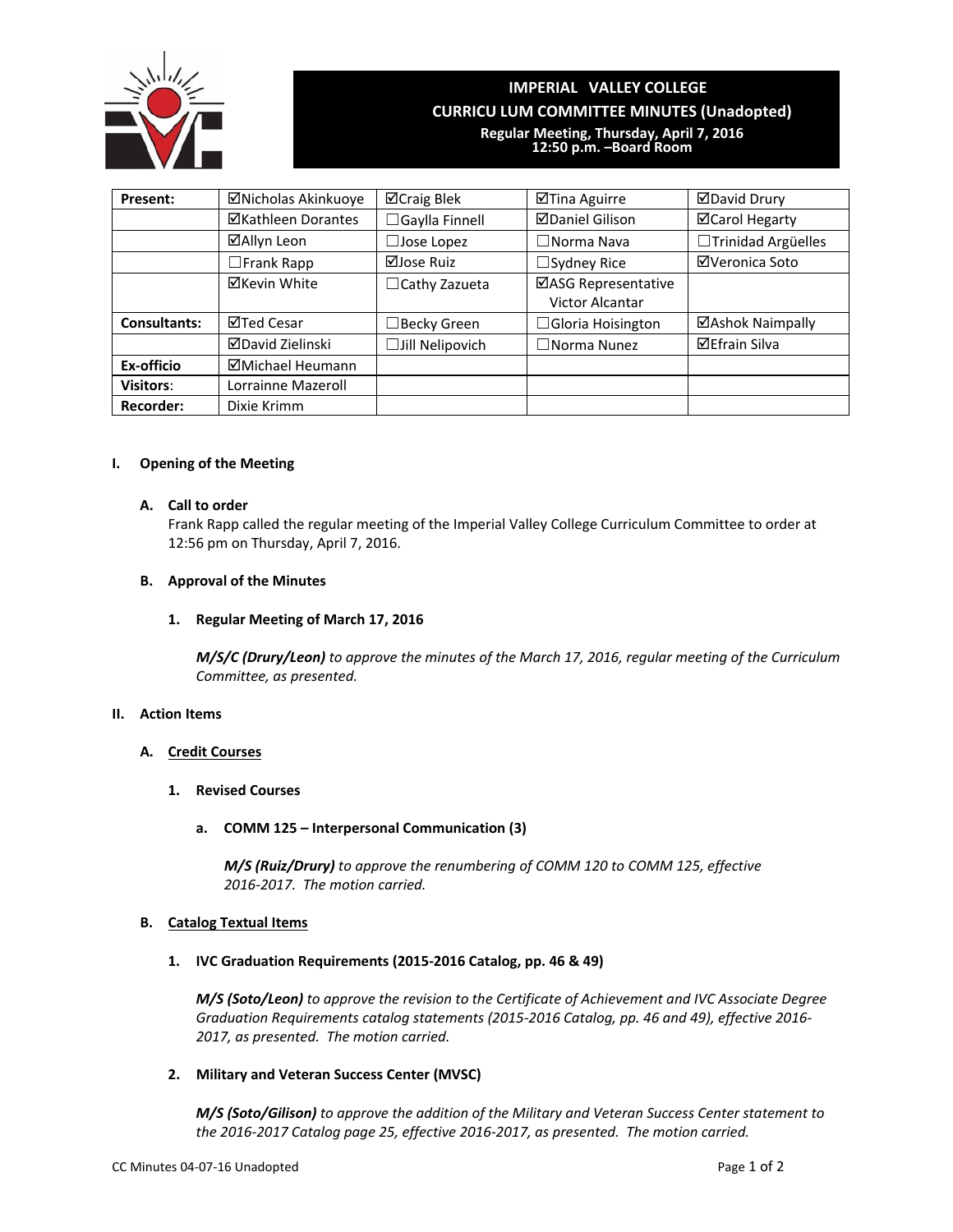#### **III. Discussion Items**

#### **1. Course Outline of Record (COR) and Large Quota designation**

Dr. Nick will be discussing this at the next instructional council meeting. This affects courses that are offered at or above double the current class size. Departments will discuss which courses can be offered as large quota and designate them as such on the COR and submit through the normal curriculum approval process in CurricUNET. The option should be available in CurricUNET by April 21<sup>st</sup> for departments to submit requested large quota designation for approval at the May 5<sup>th</sup> meeting.

#### **IV. Information Items**

Michael sent out the Academic Senate for California Community Colleges resolution packet. Most of the resolutions are curriculum related

- Open Educational Resources and Z degree pathways require zero textbook cost.
- AAT issues Music is an example creating two TOP codes for those transferring and those not. CSUs do not like the current ADT, guaranteed access to a program that must be auditioned for is problematic.
- Academic Senate is pushing to transcribe low unit certificates (less than 12 units)

#### Regarding Credit by Exam –

Frank reminded the department chairs that in addition to the list of courses to be offered credit by exam they should provide the list of potential instructors.

#### **V. Other Items**

- **VI. Next Regular Meeting: April 21, 2016, 12:50pm in the Board Room**
- **VII. The meeting adjourned at 1:15 p.m.**

In accordance with the Ralph M. Brown Act and SB 751, minutes of the IVC Curriculum Committee record the votes of all committee members as follows: (1) Members recorded as absent are presumed not to have voted; (2) the names of members voting in the minority or abstaining are recorded; (3) all other members are presumed to have voted in the majority.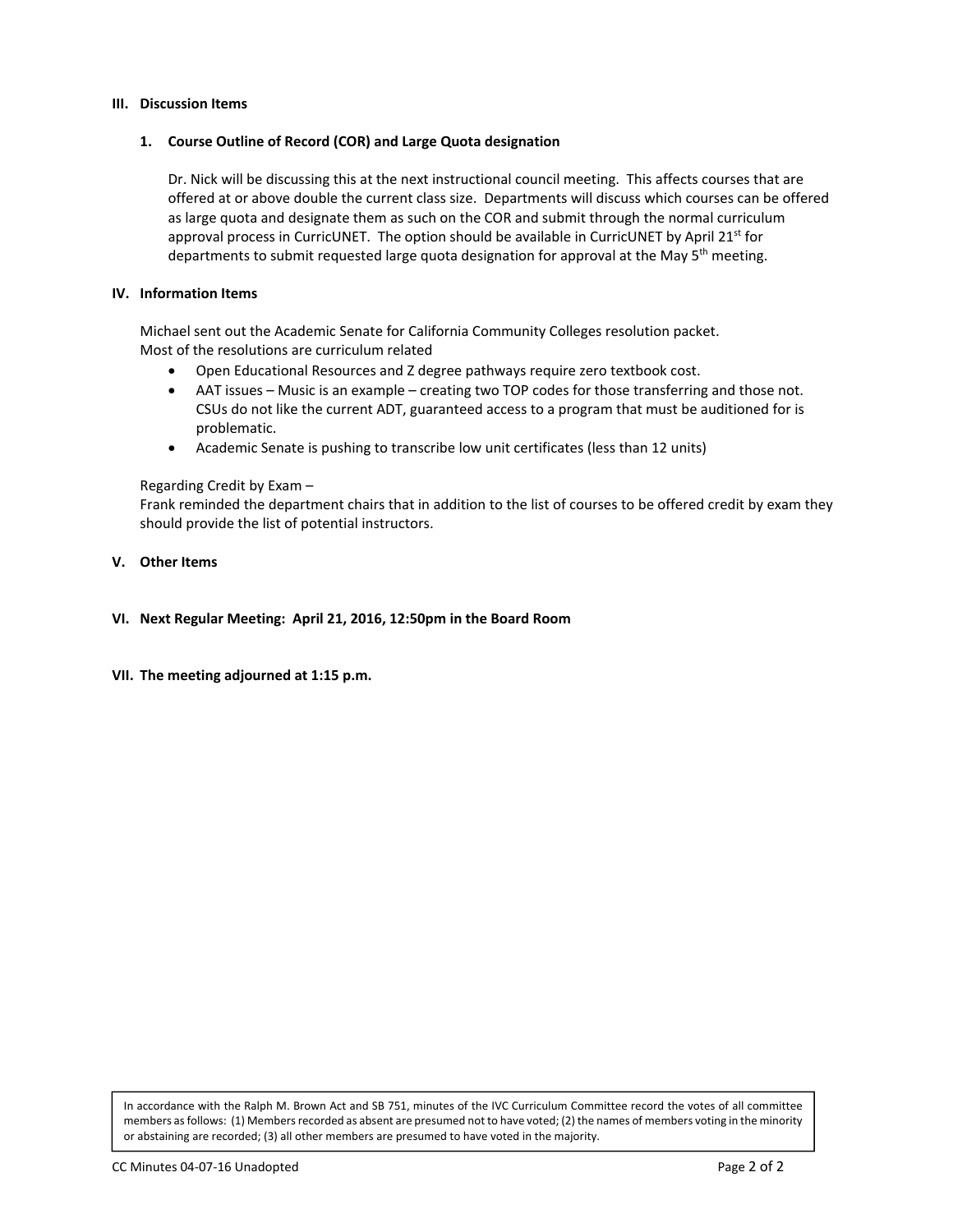

**ACADEMIC SENATE** for CALIFORNIA COMMUNITY COLLEGES

Enter keyword or phrase

FIND



## Beyond Efficient Curriculum Approval Processes – Timely Catalog Publication

March 2016

John Freitas, ASCCC Curriculum Chair

Craig Rutan, ASCCC Area D Representative

The efficiency of curriculum approval at the local, regional, and state levels has been and continues to be a hot topic in the California community colleges. The report of the Task Force on Workforce, Job Creation, and a Strong Economy, with its focus on Career and Technical Education (CTE), includes a recommendation to "evaluate, revise, and resource the local, regional, and statewide CTE curriculum approval process to ensure timely, responsive, and streamlined curriculum approval." In response to this recommendation, the ASCCC Curriculum Committee drafted a white paper on effective curriculum approval processes which was distributed to local senates in Fall 2015 and presented at the curriculum regional meetings and the ASCCC Fall Plenary session. The ASCCC also adopted a resolution and published a *Rostrum* article encouraging local senates to review, evaluate, and improve their local curriculum approval processes as needed; furthermore, the Curriculum Committee is bringing forward a position paper on effective curriculum approval processes for adoption at the Spring 2016 plenary session.

Many colleges are already examining their local approval processes and are working to shorten their curriculum approval times to a matter of weeks instead of months or years. Even with the most efficient college curriculum approval processes in place, other processes that occur after final local curriculum approval may delay the availability of new courses and programs to students. For example, approval by the Chancellor's Office could take several weeks, depending on how many proposals have been submitted by other colleges. Additionally, the review of career technical education program proposals by regional consortia can add delays of several weeks or even months. While delays because of regional and state processes are beyond the control of colleges, other local processes may delay the availability of curriculum once it is approved by the governing board. One important post-approval process that falls into this category is catalog publication.

Many colleges started reviewing their curriculum approval processes several years ago when they transitioned from paper curriculum management processes to electronic curriculum management systems. What colleges found is that processes that once took only days suddenly required months. Colleges quickly realized that by implementing their existing processes using technology, they had become less efficient. While many colleges have been able to streamline the approval through the curriculum committee, they often only went to the governing board for approval once or twice a year. This practice raised the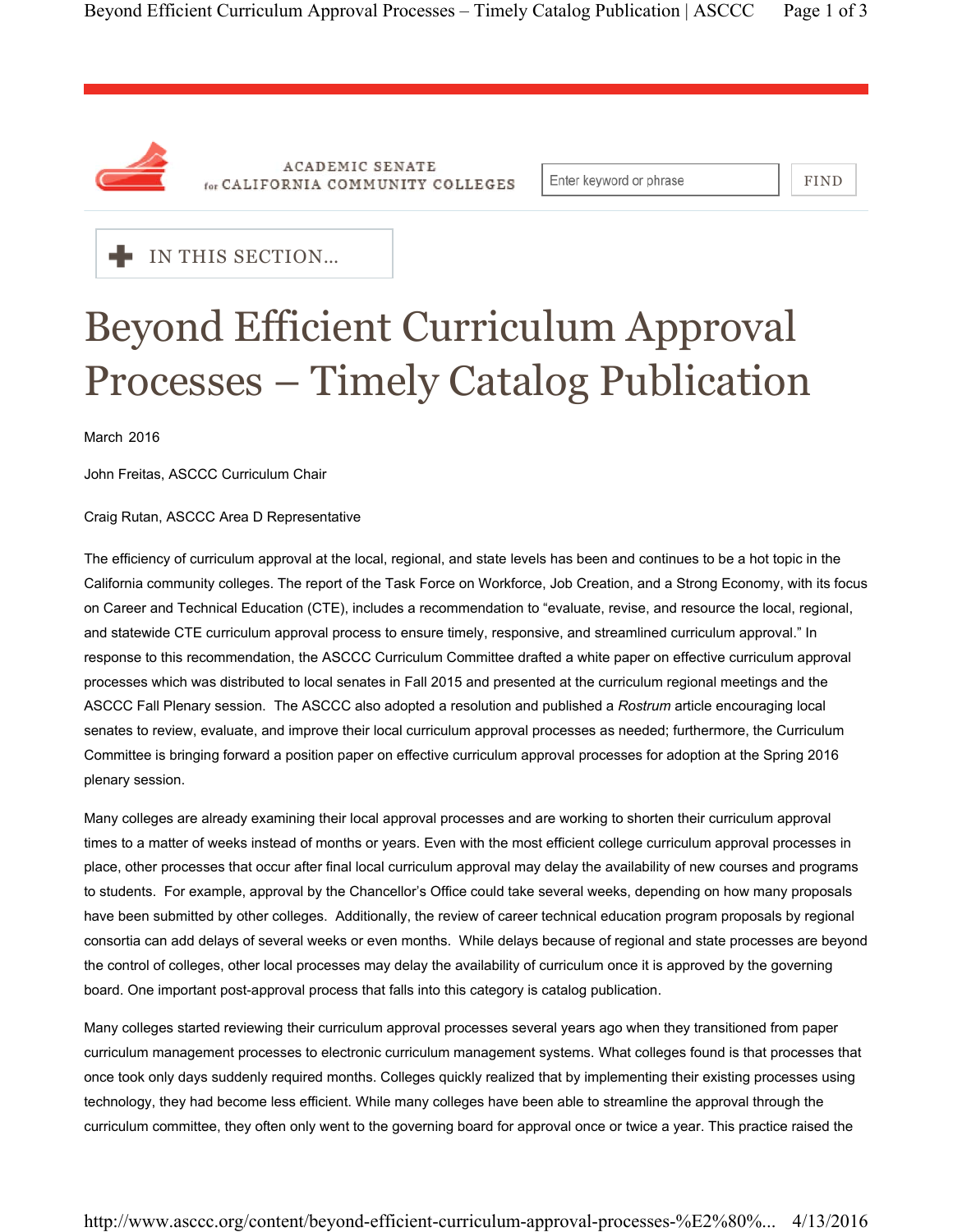question of why curriculum should not be forwarded to the board upon every instance of the curriculum committee or the local academic senate approving curriculum recommendations. The answer was simple: Every course, degree, and certificate that a college offers, through credit or noncredit, must be included in the college catalog. When colleges originally developed their approval processes, those processes were designed to make certain that the governing board approval was coordinated with the publication of the next edition of the catalog. In other words, the availability of new curriculum to the students was being driven by catalog publication schedules.

Catalog production can sometimes take months, and most colleges will produce a new catalog every year or two. Title 5 §55005 requires colleges to publish course standards before a course can be offered to students, including transferability, degree applicability, and whether the course is eligible for general education. For many colleges, this information is only published in the college catalog, which means that new courses are not available to students until the new edition of the catalog is published. Therefore, while curriculum committees and academic senates streamlined their curriculum approval processes, students may have been forced to wait months or years before the new courses would be available. Furthermore, any changes to course standards that are legally required to be published in the catalog will also face a similar publication delay, which has serious implications for students who are intending to transfer or graduate. Finally, many colleges will not offer new degrees or certificates until they are published in the college catalog due to confusion about catalog rights, even though the course has been approved by the district governing board and the Chancellor's Office and is listed in the Chancellor's Office Curriculum Inventory.

While the curricular content of the college catalog is within the purview of local senates and curriculum committees, its publication is a college operational matter. Typically, the college curriculum specialist is responsible for preparing the new catalog for publication based on an established schedule. If the catalog publication schedule is preventing the offering of new curriculum or the dissemination of updated curricular information to students in the timeliest manner possible, then local senates should work with their college administrations to identify and implement improvements to the publication process and timeline. Some possible solutions are as follows:

- Producing a catalog addendum each semester.
- Producing an online version of the college catalog that is updated each semester once all applicable course and program approvals are final.
- Including each of the course standards information required by §55005 in each schedule of classes.

Finally, technology plays an important role in helping or hindering catalog production. After all approvals are final, if course or program information is not entered into the curriculum management system in a timely manner, or if the curriculum management system and student information system are not communicating with each other, catalog production may be further delayed. The ability to offer new curriculum and disseminate the correct curricular information should never be driven by technology. Rather, the technology should be adapted to the needs of the college to properly serve its students. If issues with the curriculum technology are causing delays in offering new curriculum, then local senates should work with their administrations to identify solutions.

Curriculum is the heart of the college. Faculty develop and revise curriculum to meet the needs of their students, and students are right to expect that their colleges will do everything possible to ensure the additions and revisions to the curriculum are implemented. Publishing the college catalog on an annual or biannual basis does not serve students well. Such a publication schedule limits access to new courses and programs and prevents important changes to information about transferability, degree applicability, and general education applicability from being published and available to students and transfer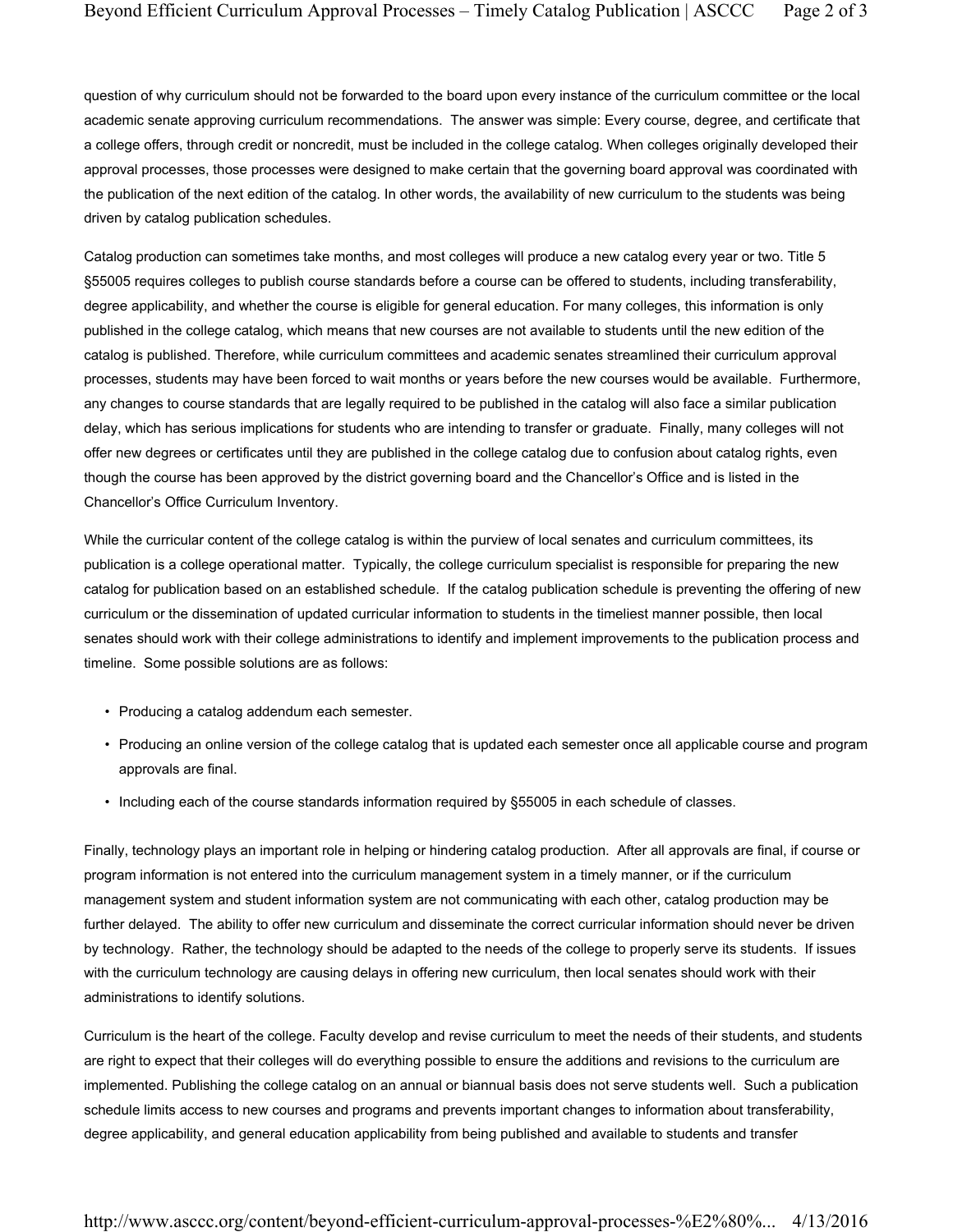institutions. As local senates continue to refine their local curricular processes, they also need to be mindful of the catalog publication process. If the catalog publication process is delaying the offering of new curriculum, then local senates need to work with administrators to identify and implement solutions to ensure that newly approved and revised courses and programs are offered to students as soon as possible.

The articles published in the Rostrum do not necessarily represent the adopted positions of the academic senate. For adopted positions and recommendations, please browse this website.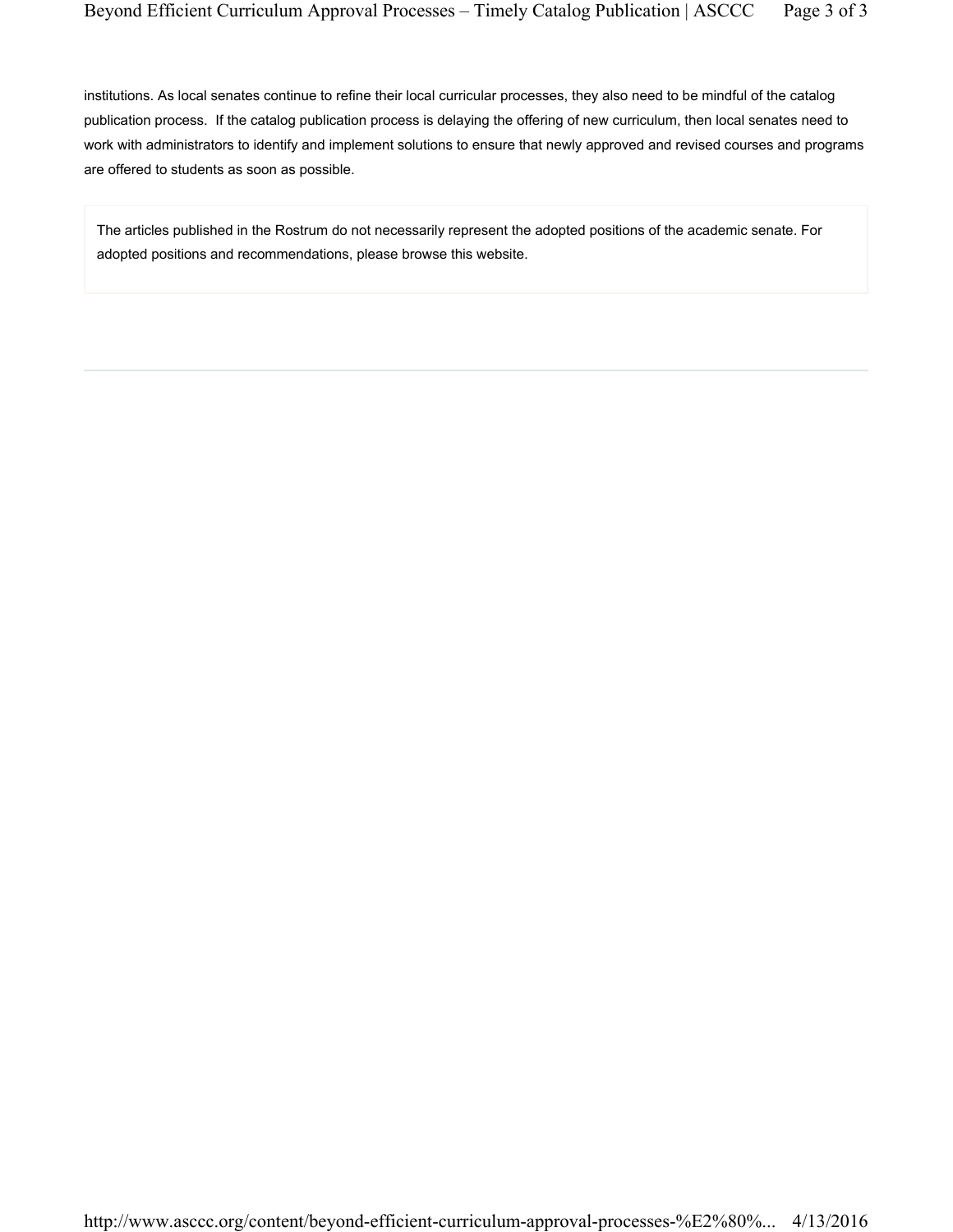

**ACADEMIC SENATE** for CALIFORNIA COMMUNITY COLLEGES

Enter keyword or phrase

FIND



# Ensuring the Quality of Your Online Courses: Considerations for Local Policy and Practices

March 2016

Dolores Davison, Chair, ASCCC Online Education Committee

Michelle Pilati, Interim Chief Professional Development Officer, Online Education Initiative

While local curriculum processes for the approval of courses for online delivery are intended to ensure that the course in question can be effectively taught online, these processes often do not involve any means of ensuring the quality of online instruction. Although some faculty argue that additional scrutiny of any sort that is not applied to campus-based courses should not apply to online courses, the truth is that the modalities are fundamentally different. If a campus-based course is taught in a room without seating, ventilation, lighting, or an instructor, the remedies are readily at hand. In fact, seating, ventilation, and lighting are not even controlled by the campus-based instructor. In contrast, the online faculty member is in complete control of the online classroom and may effectively create an environment as uncomfortable and chaotic as a room lacking seating, ventilation, and lighting. Furthermore, faculty may even opt to send students elsewhere – beyond the environment maintained by the college – potentially placing students in a space without technical support and potentially even in violation of laws intended to ensure student privacy. For these reasons, local senates should take steps to promote and ensure the quality of their colleges' online courses.

One obvious approach is to locally adopt a rubric intended to inform and possibly assess the quality of online offerings. Various sources exists for such rubrics, including Quality Matters (https://www.qualitymatters.org/ (https://www.qualitymatters.org/)), Blackboard (http://www.blackboard.com/consulting-training/training-technicalservices/exemplary-course-program.aspx (http://www.blackboard.com/consulting-training/training-technicalservices/exemplary-course-program.aspx)), and the Online Education Initiative (http://ccconlineed.org/facultyresources/professional-development/online-course-design-standards/ (http://ccconlineed.org/faculty-resources/professionaldevelopment/online-course-design-standards/)). A review of any of these rubrics provides the reader with standard principles related to quality online course design, principles that should be evident in the design of all online courses. Such rubrics can be employed to engage in formal reviews of existing courses or to facilitate a self-check. Ideally, such rubrics are used in the development of new online offerings.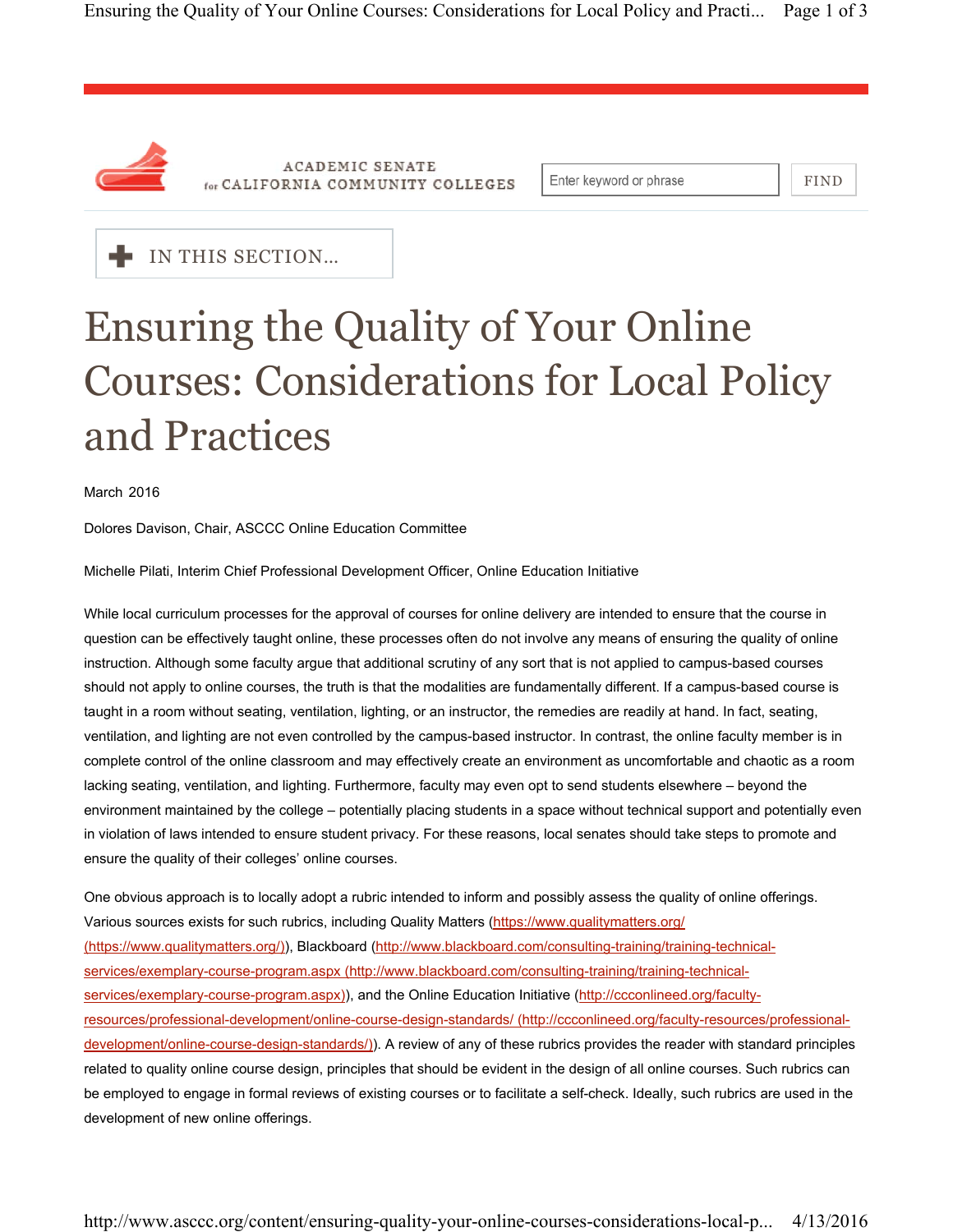The criteria employed to ensure quality in online courses also ensures the accessibility of all course components. This area is an increasing concern that all colleges should be actively addressing, as was discussed in the September 2015 *Rostrum* article "Accessibility in Online Education" (http://asccc.org/content/accessibility-online-education

(http://asccc.org/content/accessibility-online-education)). Educating the entire college community about the importance of accessibility is essential to ensuring the availability of necessary resources. Identifying accessible options becomes a higher priority when colleges are faced with the students who need those options, which can be particularly challenging in online classes. Colleges need to continue to ensure that the needs of all students are being met, regardless of modality.

While quality course design and accessibility are important to offering the best possible online learning experience for students, another area of consideration relates to the use of proprietary resources that are not instructor-generated. While this subject often is a reference to materials provided by a publisher, various entities may offer materials or tools that faculty integrate into their courses. A number of levels of concern may arise with the use of such resources, including concerns regarding over-reliance on such materials, accessibility, the availability of support when using technologies not supported by the college, and student privacy rights (i.e., FERPA).

The use of and concerns regarding proprietary materials are not limited to online classes; the increased availability of these materials has led to more faculty using them in all course modalities. While many of the materials are useful and in some cases provide information for students that are necessary for success in the course, the use of proprietary materials to the exclusion of instructor-generated content raises the question of why the instructor is teaching the course in the first place. While the physical presence of an instructor in a classroom-based class at least ensures that he or she is present to provide context to any proprietary resources employed to facilitate the presentation of course materials, no such assurances exist in the online realm. Materials produced by publishers with problem sets, ancillaries for the text, test banks, and even lecture materials are readily available and are often offered free of charge to the faculty member. Merely providing such resources to students in an online course absent any supporting instructor-generated material is akin to asking students in a classroombased class to read the text in lieu of attending lecture. The presence of the instructor in the online classroom is more than simply regular, effective, and substantive contact; it is his or her involvement in all aspects of the course, including the construction of the materials used for instruction. Both preventing and defining "over-reliance" on proprietary materials are unique challenges best handled through local policies that are consistent with the local culture. Colleges need to find an appropriate balance between respecting faculty autonomy and ensuring an effective experience for students.

Accessibility is a concern whether or not proprietary resources are employed. Publishers often provide exciting tools that are beneficial to many students but may be woefully ineffective in meeting the needs of students with a wide variety of limitations. Only through our advocacy will publishers make the investment necessary to ensure comparable accessible experiences for our students who need them. Before requiring students to access any proprietary materials, faculty should consult with the appropriate campus entity to ensure the accessibility of such resources. This practice is even more important if you are requiring students to purchase access to such materials. The recent amendments to Title 5 regarding instructional materials and access must also be followed. More information on those regulations can be found at http://extranet.cccco.edu/Portals/1/AA/Miscellaneous/InstructionalMaterialsGuidelines1.28.13.pdf (http://extranet.cccco.edu/Portals/1/AA/Miscellaneous/InstructionalMaterialsGuidelines1.28.13.pdf).

Another issue regarding student access to proprietary materials arises when the students are leaving the local course management system and engaging with technology that is not supported by the college. The use of such resources potentially creates additional issues related to the Family Educational Records Privacy Act (FERPA). Local policies could address these issues by borrowing the following language from the Online Education Initiative Course Design Rubric: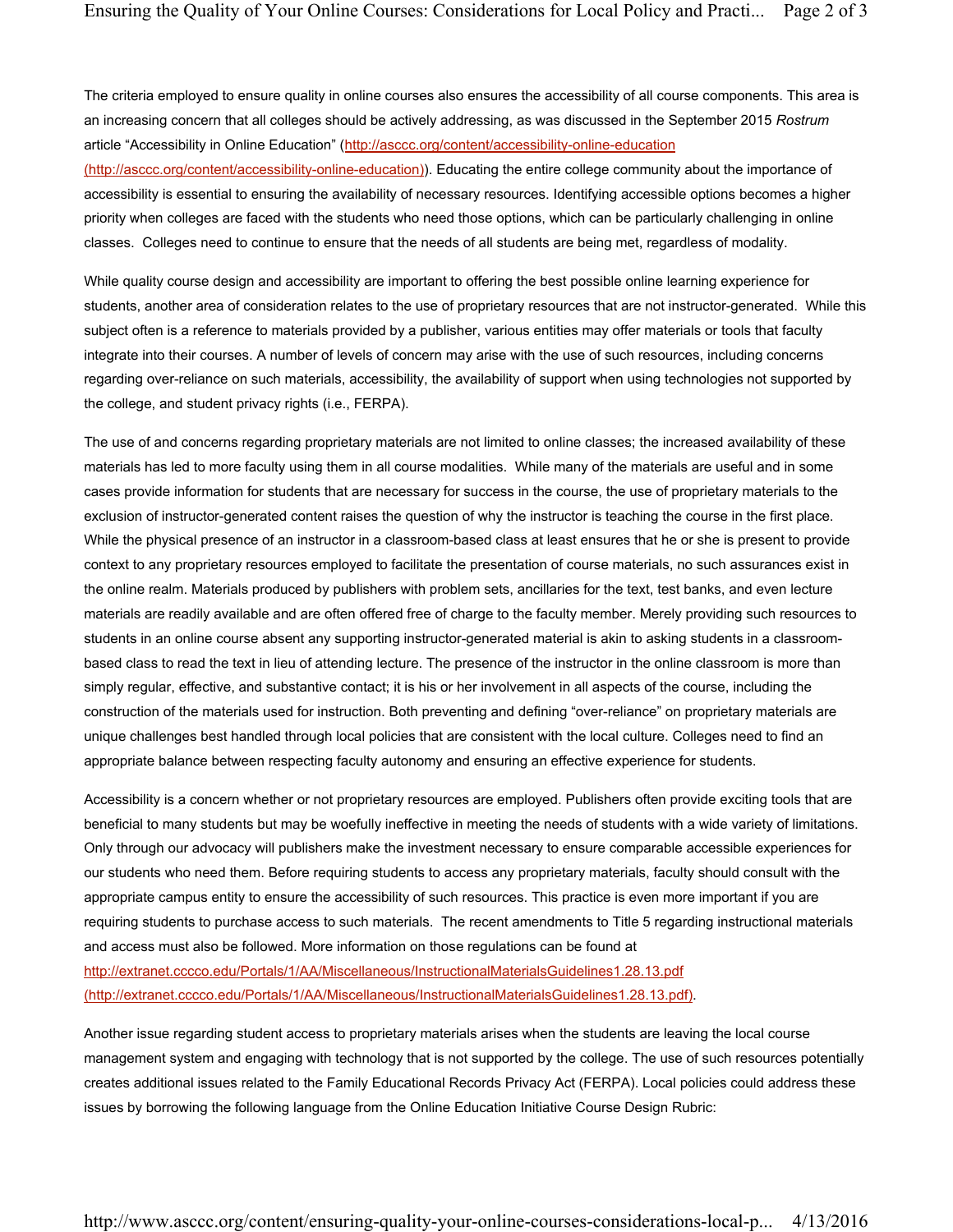- Software used for the course is adequately supported by the institution, including information for students on where they can obtain help
- All activities that might create educational records (as defined by the Family Educational Records Privacy Act) or that involve regular effective contact are conducted within district- or college-supported systems.

As accreditation standards require that online students have access to the same resources as campus-based students, such policies would ensure that faculty are not permitted to run afoul of those standards and students are not directed to resources that are not supported.

Ensuring that quality exists within online courses is a responsibility of both the individual faculty member and the local academic senate. In the interest of addressing this issue, the ASCCC and the Online Education Initiative will be working together to develop materials on effective practices with respect to integrating proprietary materials into online courses as well as other guidelines to ensure that online courses meet federal, local, and accreditation standards and provide the highest quality education to the students enrolled in those courses.

The articles published in the Rostrum do not necessarily represent the adopted positions of the academic senate. For adopted positions and recommendations, please browse this website.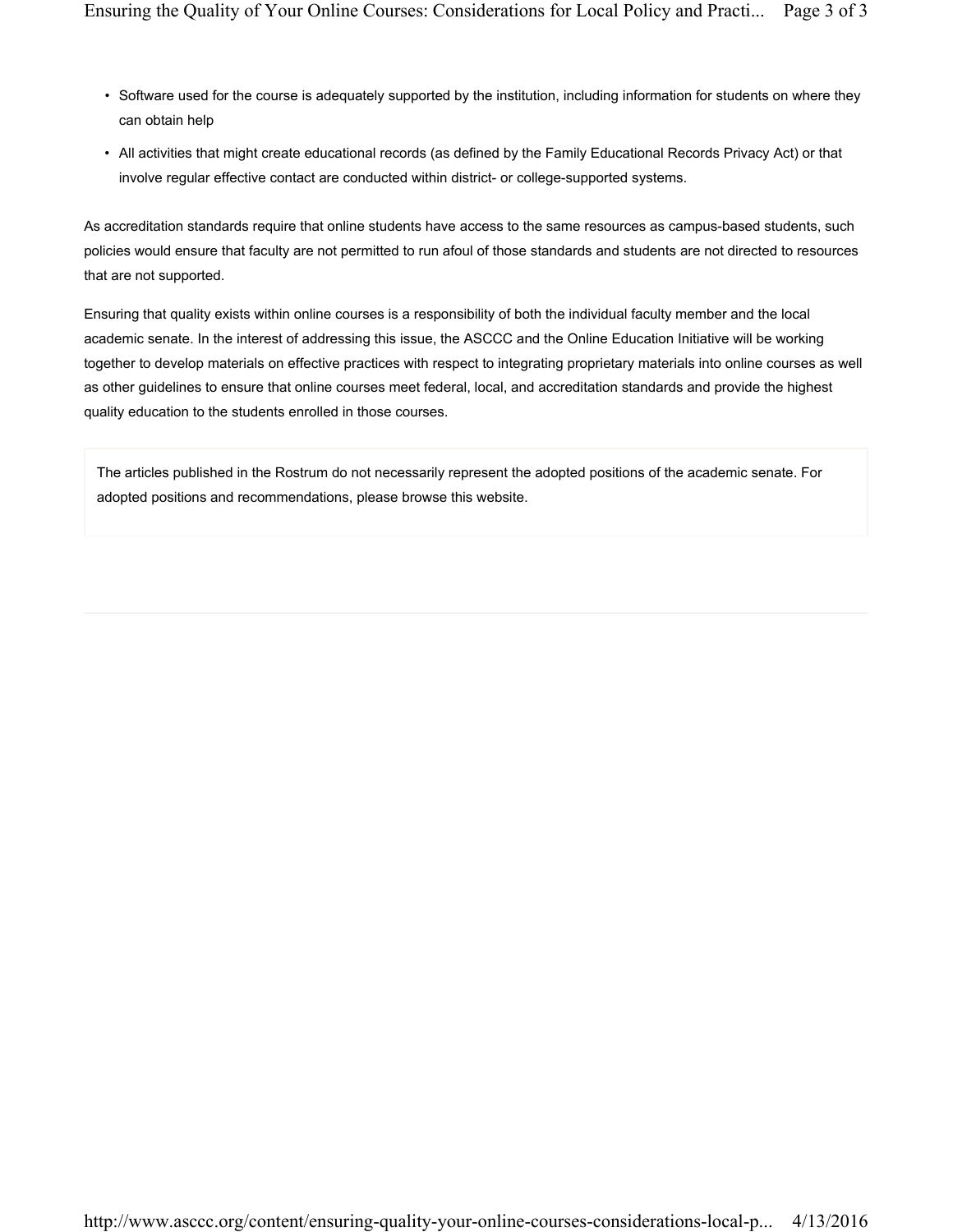

**ACADEMIC SENATE** for CALIFORNIA COMMUNITY COLLEGES

Enter keyword or phrase

FIND



### The Reemergence of Noncredit in the California Community Colleges

March 2016

Cheryl Aschenbach, Lassen College, ASCCC Noncredit Committee Chair

#### Jan Young, Glendale College, ASCCC Noncredit Committee

According to the website of the Chancellor's Office of the California Community Colleges, "The California Community Colleges is the largest postsecondary education system in the nation." In 2014-2015, the latest full year of data available on the Chancellor's Office Datamart, the system served 2,317,934 students and generated 1,176,671.31 FTES. While little doubt exists that the system serves an incredible number of students, some might question whether the system and its individual colleges are serving all the students who need to be served.

The Chancellor's Office also notes that the "primary missions of the system are preparing students to transfer to four-year universities, workforce development and training, and basic skills and remedial education." To those working within the system, this three-pronged focus is nothing new. But California community colleges are not in all cases truly serving all students seeking transfer, workforce training, or basic skills development.

As of 2014-2015, 94.2% of the 1,176,671.31 system FTES were credit, meaning that only 5.8% of system FTES were generated through noncredit (67,816.39). Noncredit has never been much more utilized; even at its peak in 2008-2009, noncredit only accounted for 7.5% of the system's total FTES. An estimated 80,000 students were lost in noncredit during budget cuts, resulting in a loss of 31,142 noncredit FTES. Noncredit felt cuts more significantly because of the lower funding rate for noncredit: colleges felt less incentive to retain noncredit sections.

If the California community colleges desire to serve all who seek transfer, workforce training, or basic skills development, then a large majority of the system's 113 colleges need to do more with noncredit.

Noncredit opens doors to students who may not otherwise consider attending a community college. Financial barriers are eliminated by the fact that zero unit courses carry no fees for students. Therefore, students do not need to navigate a complicated financial aid process to access a no cost education.

Noncredit courses also offer more flexibility and options than credit. Courses do not need to be structured around lab versus lecture hours and unit computations; courses can be written for the actual amount of time needed to accomplish outcomes,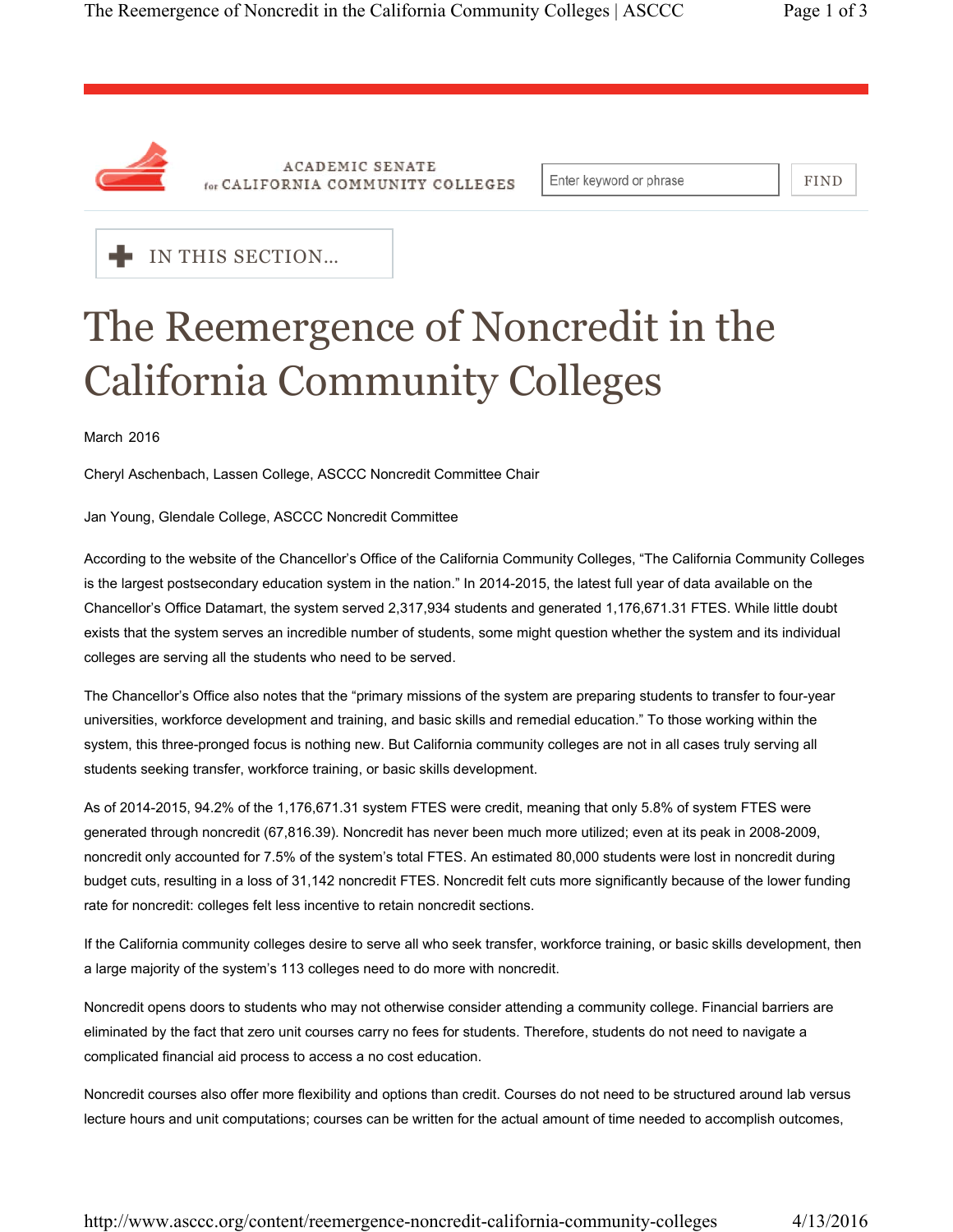whether 3, 11, or 75 hours. Noncredit courses can be offered with structured enrollment start dates and end dates like credit, or they can be offered in an open entry/open exit format that allows students an opportunity to start the day they show an interest in the course and leave whenever they accomplish the outcomes.

The flexibility in noncredit extends to the fact that students can repeat a class until all outcomes or educational goals are met. For a student struggling with basic math, the chance to take parts of a class over again before moving on to the next level or even while taking the next level can improve understanding and boost confidence.

Noncredit courses also work well in environments closer to and less intimidating to prospective students than community college campuses where credit courses are primarily taught. Elementary schools, adult schools, workplaces, and communitybased locations are more accessible, more familiar, and more comfortable to noncredit students.

Although noncredit can start students on a path to transfer, workforce preparation, or basic skills, students can also accomplish very different educational goals. Noncredit can be used to improve language skills for second language learners, to prepare for citizenship, to become familiar with parenting skills, to learn to help children learn basic skills, to retool job skills as seniors or reentry workers, to improve one's own basic skills, and more. Some of these goals might be possible through credit, but the barriers of an enrollment process, assessment, and financial aid can be daunting to students; in addition, some of these goals rank very low among college priorities when measured against the transfer and workforce preparation focus of credit.

Noncredit courses also have the advantage of often having more counseling and student support embedded within the courses, and noncredit can be structured in a way that encourages more hands-on pedagogy and instructor-student interaction with material to better foster student development. While credit courses may very effectively embed student support and offer a tremendous amount of instructor engagement with individual students, such a structure is more the norm in noncredit.

Colleges have long made less use of noncredit because the fact that noncredit was funded at a lower rate was a deterrent, especially when budgets were tight. At many colleges, faculty compensation also differs between credit and noncredit sections, with noncredit being paid at a lower rate per hour. In addition, noncredit has been stigmatized as "not college" when in fact California community colleges offer noncredit courses that may be as rigorous as credit counterparts.

California community colleges are currently undergoing an effort to increase access through noncredit, and California state legislators and the governor are to thank. The education trailer bills for the last three years all included items that encouraged an increase in noncredit instruction to better serve underserved populations.

In 2013, AB 86 (Education Omnibus Trailer Bill, 2013-2014) was passed. AB 86 amended California Education Code §84830 and directed the Chancellor of the California Community Colleges and the State Department of Education to provide two-year planning and implementation grants to regional consortia comprised of community college districts and school districts for the purpose of developing regional plans to better serve the educational needs of adults through elementary and secondary basic skills, classes and courses for immigrants including citizenship, English as a Second Language, and workforce preparation courses in basic skills, education programs for adults with disabilities, short-term career technical education programs with high employment potential, and programs offering pre-apprenticeship training activities. All five areas of focus are noncredit areas, and consortia were encouraged to first identify underserved adult populations then begin considering how to increase access and services to these populations.